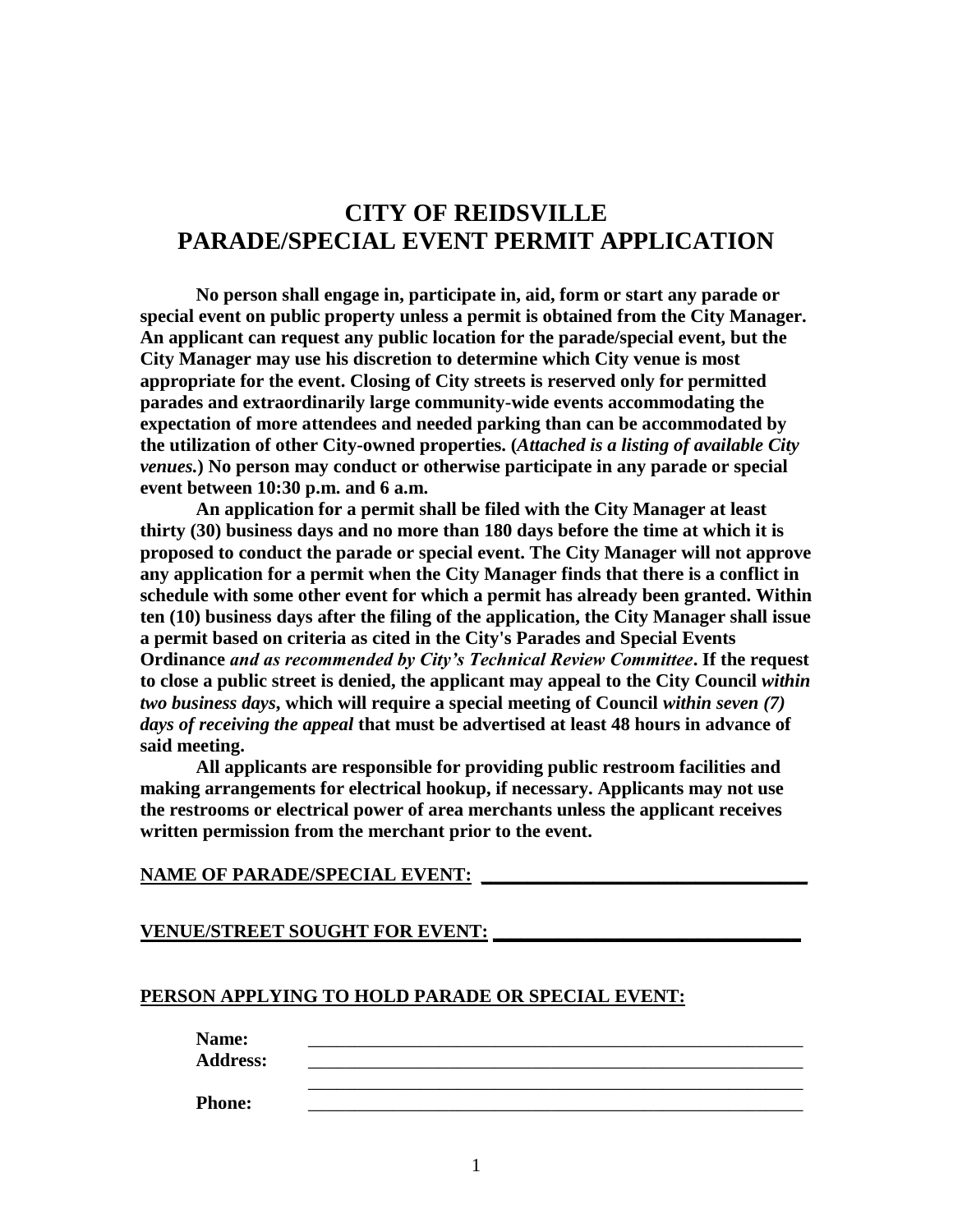**If the parade or special event is designed to be held by, or on behalf of, or for, any individual or entity other than the Applicant, the Applicant for such Permit shall file with the City Manager a written document from the person or entity proposing to hold the parade or street event, authorizing the Applicant to apply for the Permit in the person's or entity's behalf.**

## **ORGANIZATION CONDUCTING PARADE OR SPECIAL EVENT:**

| Name:                                 |                                                                                                                                                                                                                               |
|---------------------------------------|-------------------------------------------------------------------------------------------------------------------------------------------------------------------------------------------------------------------------------|
| <b>Address of</b>                     |                                                                                                                                                                                                                               |
|                                       |                                                                                                                                                                                                                               |
|                                       |                                                                                                                                                                                                                               |
| <b>Phone:</b>                         |                                                                                                                                                                                                                               |
|                                       | Email Address: No. 1998. The Commission of the Commission of the Commission of the Commission of the Commission                                                                                                               |
| PARADE OR SPECIAL EVENT CHAIRMAN:     |                                                                                                                                                                                                                               |
|                                       |                                                                                                                                                                                                                               |
| Name:                                 | <u> 1989 - Johann Stoff, amerikansk politiker (* 1908)</u>                                                                                                                                                                    |
| <b>Address:</b>                       |                                                                                                                                                                                                                               |
|                                       |                                                                                                                                                                                                                               |
| <b>Phone:</b>                         | and the control of the control of the control of the control of the control of the control of the control of the                                                                                                              |
|                                       |                                                                                                                                                                                                                               |
|                                       |                                                                                                                                                                                                                               |
| PARADE/SPECIAL EVENT DATE AND TIME:   |                                                                                                                                                                                                                               |
|                                       |                                                                                                                                                                                                                               |
| <b>Event Date:</b>                    |                                                                                                                                                                                                                               |
| Time:                                 | $\boxed{\text{From} \_\_\_\_}$ To $\_\_\_\_\_\_\_\_\_$                                                                                                                                                                        |
|                                       |                                                                                                                                                                                                                               |
|                                       |                                                                                                                                                                                                                               |
| PROPOSED PARADE ROUTE/EVENT LOCATION: |                                                                                                                                                                                                                               |
|                                       |                                                                                                                                                                                                                               |
| <b>Starting Point:</b>                |                                                                                                                                                                                                                               |
| <b>Route to follow:</b>               |                                                                                                                                                                                                                               |
|                                       |                                                                                                                                                                                                                               |
|                                       |                                                                                                                                                                                                                               |
|                                       |                                                                                                                                                                                                                               |
| <b>Ending Point:</b>                  | the control of the control of the control of the control of the control of the control of the control of the control of the control of the control of the control of the control of the control of the control of the control |
| <b>OR</b>                             |                                                                                                                                                                                                                               |
|                                       | Location of Special Event:<br><u>Location of Special Event:</u>                                                                                                                                                               |
|                                       |                                                                                                                                                                                                                               |

**Is it expected that this parade/special event will occupy all or any portion of the width of any street in the City? Please explain.**

*\_\_\_\_\_\_\_\_\_\_\_\_\_\_\_\_\_\_\_\_\_\_\_\_\_\_\_\_\_\_\_\_\_\_\_\_\_\_\_\_\_\_\_\_\_\_\_\_\_\_\_\_\_\_\_\_\_\_\_\_\_\_\_\_\_\_\_\_\_\_\_\_ \_\_\_\_\_\_\_\_\_\_\_\_\_\_\_\_\_\_\_\_\_\_\_\_\_\_\_\_\_\_\_\_\_\_\_\_\_\_\_\_\_\_\_\_\_\_\_\_\_\_\_\_\_\_\_\_\_\_\_\_\_\_\_\_\_\_\_\_\_\_\_\_*